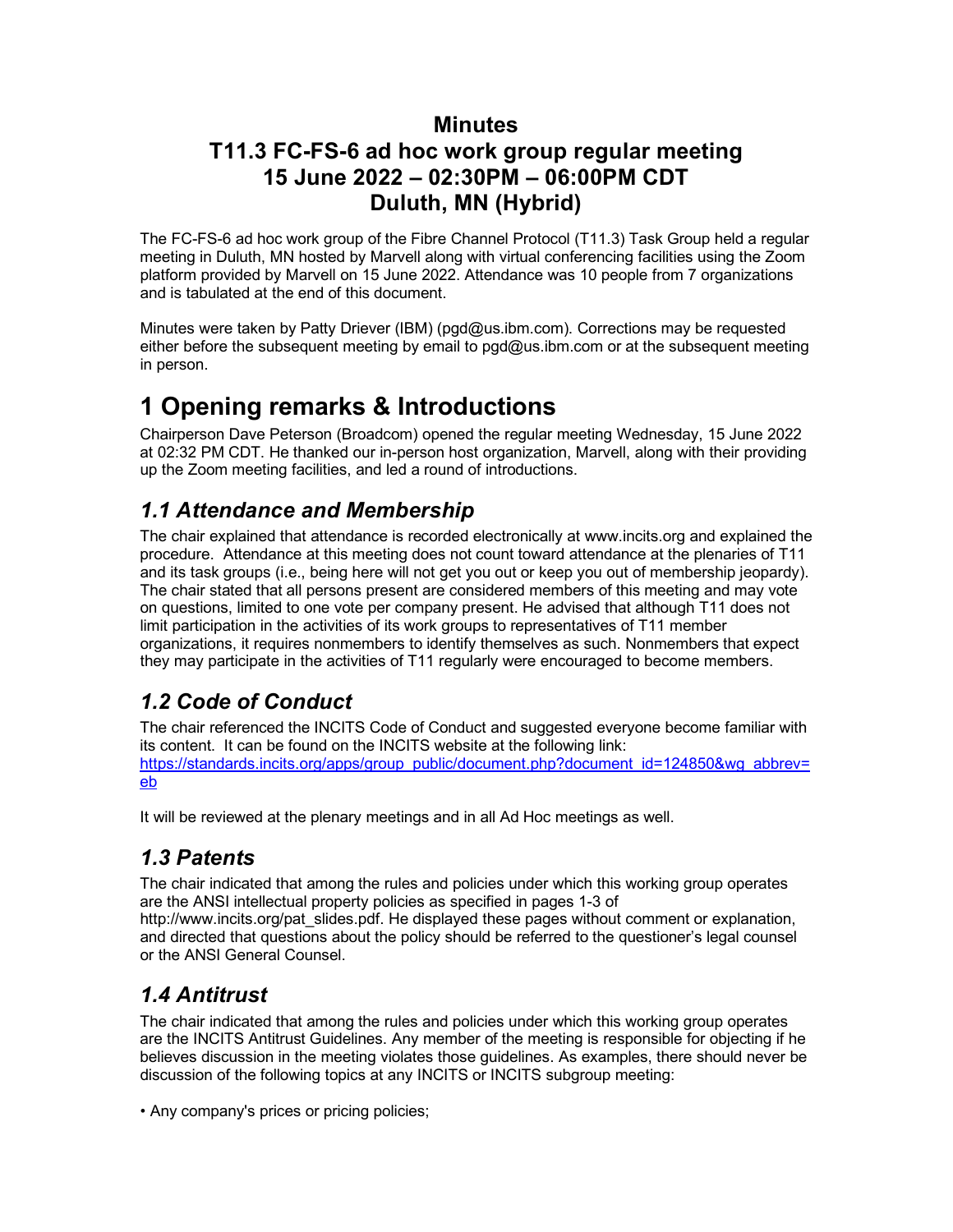- Specific R&D, sales and marketing plans;
- Any company's confidential product, product development or production strategies;
- Whether certain suppliers or customers will be served;
- Prices paid to input sources; or

• Complaints about individual firms or other actions that might tend to hinder a competitor in any market.

If such discussion is not immediately terminated, it is the chairperson's responsibility to terminate the meeting. The INCITS Antitrust Guidelines are available at http://www.incits.org/inatrust.htm.

## **2 Approval of Agenda**

An agenda for the FC-FS-6 ad hoc work group regular meeting 06 April 2022 has been posted as T11-2022-00175-v000.

Jason Rusch (Viavi) moved and Roger Hathorn (IBM) seconded to accept T11-2022-00175-v000 as the agenda for this regular meeting. Approved unanimously.

## **3 Review of Past Business**

#### *3.1 Review of Minutes*

Minutes for the FC-FS-6 ad hoc work group regular meeting 06 April 2022 have been posted as T11/2022-00128-v000.

Jason Rusch (Viavi) moved and Ed Mazurek (Cisco) seconded to accept T11/2022-00128-v000 as the minutes of the FC-FS-6 ad hoc work group meeting on 06 April 2022. Approved unanimously.

#### *3.2 Review of Old Action Items*

#### **Action Items Carried Forward:**

None

**New Action Items Identified Last Meeting:**

**2204-01** Editor to incorporate T11-2022-00099-v003 and T11-2022-00100-v002 into FC-LS-6 **(COMPLETED)**

## **4 Old Business**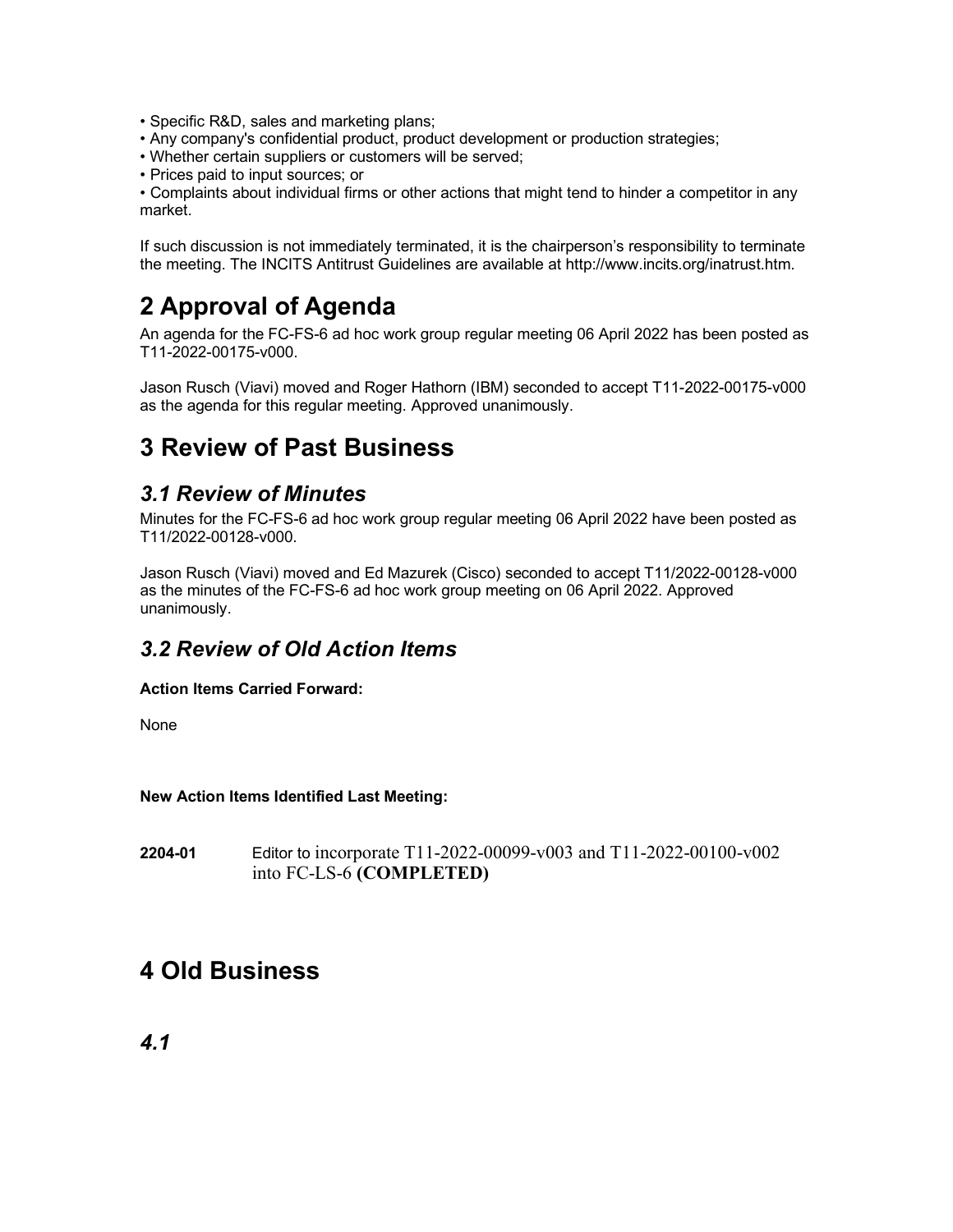## **5.0 New Business**

#### *5.1 Comments to FC-FS-6 rev0.5 (T11-2022-00178-v000) Oteyza (Marvell)*

Raul presented additional comments, mostly editorial, that have been developed against the latest FC-FS-6 draft. We reviewed them all and accepted them.

Craig Carlson (Marvell) moved and Patty Driever (IBM) seconded to incorporate T11- 2022-00178-v000 into FC-FS-6. Motion carried unanimously.

## *5.2 ULPs and FC-4s (T11-2022-00165-v001) Peterson (Broadcom)*

Dave presented some changes to the Fibre Channel structure figure (Figure 2) and some associated text to clarify Generic Services is a ULP that uses Common Transport as the FC-4 mapping.

Dave Peterson (Broadcom) moved and Craig Carlson (Marvell) seconded to incorporate slides 9, 10 and 11 as modified of T11-2022-00165-v001 into FC-FS-6. Motion carried unanimously.

## **6 Unscheduled Business**

*6.1*

## **7 Project Schedule**

| <b>Milestone</b>         | <b>Expected Date</b> |
|--------------------------|----------------------|
| Last technical input     | August 2022          |
| <b>RFC Ballot</b>        | October 2022         |
| T11 Letter Ballot        | $_{\rm TBD}$         |
| Forward to <b>INCITS</b> | TRD                  |

# **8 Review of Action Items**

**Action Items Carried Forward:**

None

**New Action Items:**